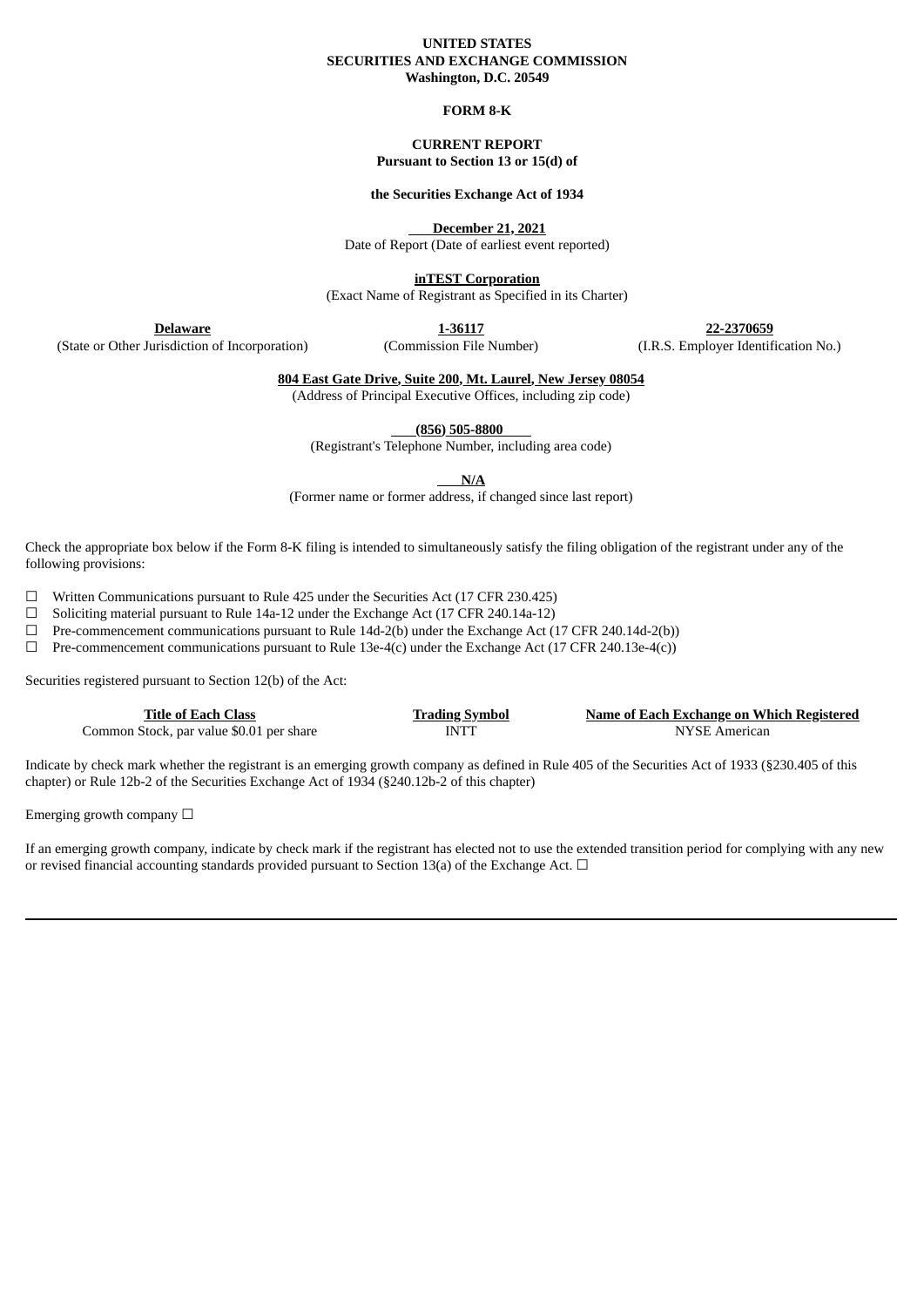# **Item 7.01. Regulation FD Disclosure.**

On December 21, 2021, inTEST Corporation (the "Company") issued a press release announcing the closing of the acquisition of the equity securities of the parent corporations of Acculogic Inc. by inTEST Canada Incorporated, a wholly-owned subsidiary of the Company. A copy of the press release is furnished as Exhibit 99.1 to this Current Report on Form 8-K.

# **Item 9.01. Financial Statements and Exhibits.**

(d) *Exhibits*

|      | <b>Exhibit No. Description</b>                                                                            |
|------|-----------------------------------------------------------------------------------------------------------|
| 99.1 | Press Release dated December 21, 2021.                                                                    |
| 104  | Cover Page Interactive Data File – the cover page XBRL tags are embedded within the Inline XBRL document. |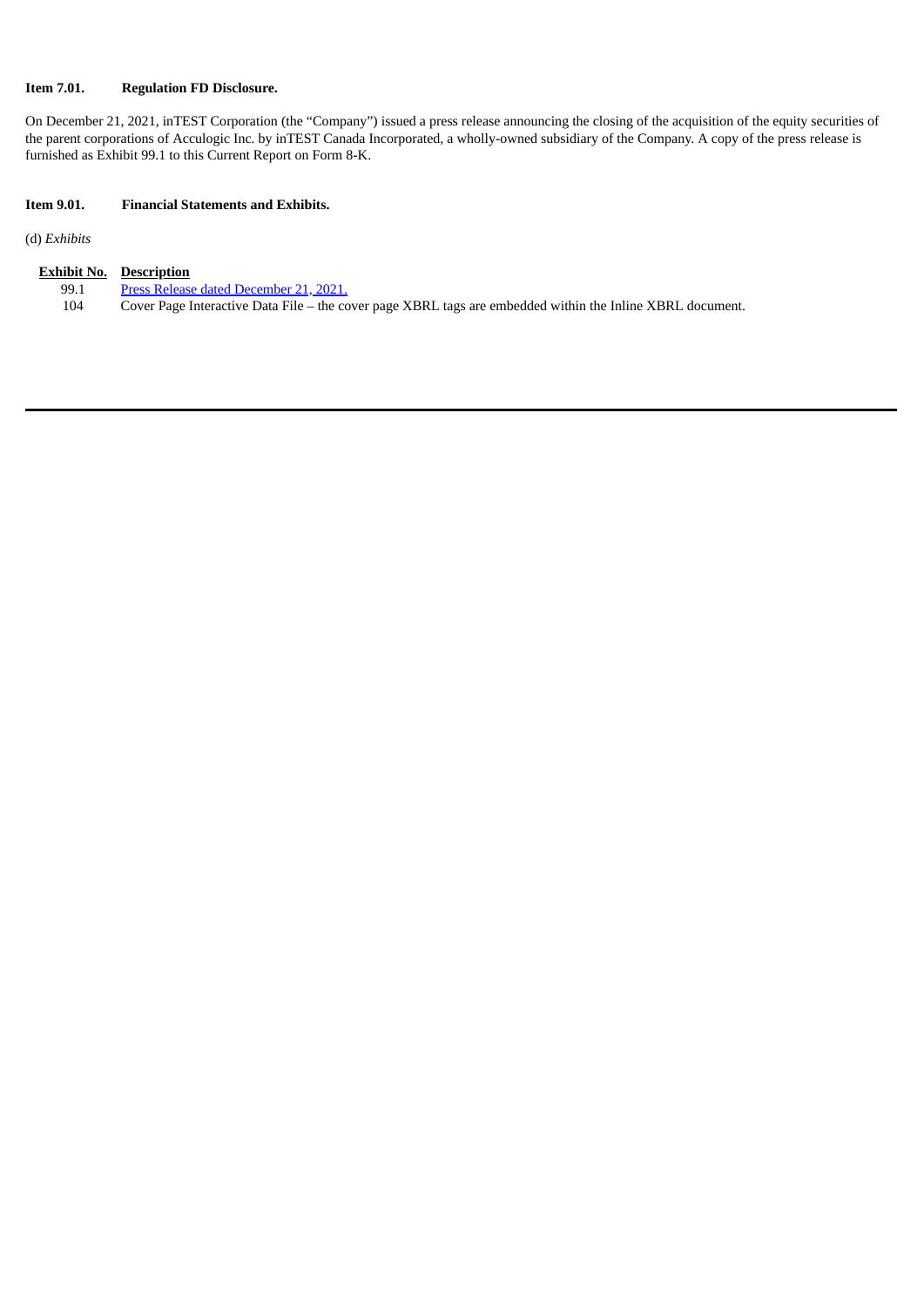# **SIGNATURE**

Pursuant to the requirements of the Securities Exchange Act of 1934, the registrant has duly caused this report to be signed on its behalf by the undersigned hereunto duly authorized.

# **inTEST CORPORATION**

By: /s/ Duncan Gilmour Duncan Gilmour Chief Financial Officer, Treasurer and Secretary

Date: December 21, 2021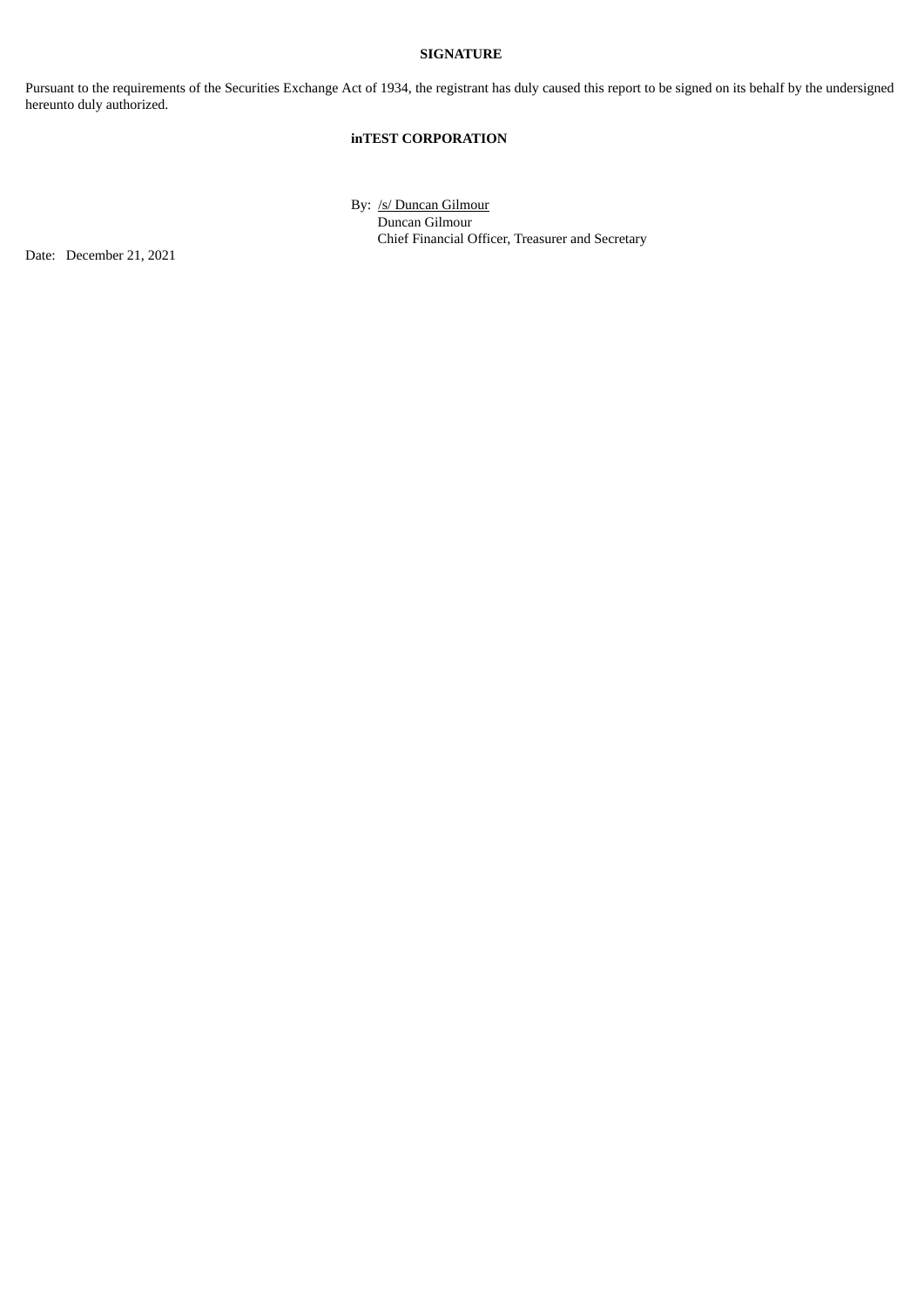# <span id="page-3-0"></span>**inTEST** Corporation

FOR IMMEDIATE RELEASE

# **inTEST Closes Acquisition of Acculogic**

MT. LAUREL, NJ – December 21, 2021 – inTEST Corporation (NYSE American: INTT), a global supplier of innovative test and process solutions for the automotive, defense/aerospace, industrial, life science, semiconductor and telecommunications markets, announced today that it has completed its acquisition of Acculogic, Inc. ("Acculogic") and its affiliates. The Company previously announced that it had entered into a definitive agreement to acquire Acculogic on December 9, 2021 for approximately USD\$9 million.

Nick Grant, President and CEO inTEST, commented, "We have been making great progress with our 5-Point Growth Strategy since its launch at the beginning of the year, and this acquisition further demonstrates our ability to execute on our plan to grow the business at a greater rate than the market by expanding its global reach and enhancing its product portfolio. I would like to personally welcome the entire Acculogic organization into the inTEST family as we are excited to add their leading technologies and automation services into our electronic test portfolio."

Founded in 1992 and headquartered in Markham, Ontario, Canada, Acculogic provides a broad range of electronic test solutions, including the design and manufacturing of complete test systems and engineering services supporting defect-free volume production processes for electronic devices, circuit boards, and EV batteries. Acculogic also has engineering and sales support facilities in Maple Grove, MN, Lake Forest, CA, and Hamburg, Germany. Acculogic has approximately 50 employees and generates approximately 75% of its revenue in the defense/aerospace, automotive and life science markets.

# **About inTEST Corporation**

inTEST Corporation is a global supplier of innovative test and process solutions for use in manufacturing and testing across a wide range of markets including automotive, defense/aerospace, industrial, life science, semiconductor and telecommunications. Backed by decades of engineering expertise and a culture of operational excellence, inTEST solves difficult thermal, mechanical and electronic challenges for customers worldwide while generating strong cash flow and profits. inTEST's strategy leverages these strengths to grow organically and with acquisitions through the addition of innovative technologies, deeper and broader geographic reach and market expansion. For more information, visit www.intest.com.

# **Forward-Looking Statements**

This press release includes forward-looking statements within the meaning of the Private Securities Litigation Reform Act of 1995, as amended. These statements do not convey historical information but relate to predicted or potential future events and financial results, such as statements of our plans, strategies and intentions, or our future performance or goals, that are based upon management's current expectations. Our forward-looking statements can often be identified by the use of forward-looking terminology such as "believes," "expects," "intends," "may," "will," "should," "plans," "projects," "forecasts," "outlook," "anticipates, "targets", "estimates" or similar terminology. These statements are subject to risks and uncertainties that could cause actual results to differ materially from those expressed or implied by such statements.